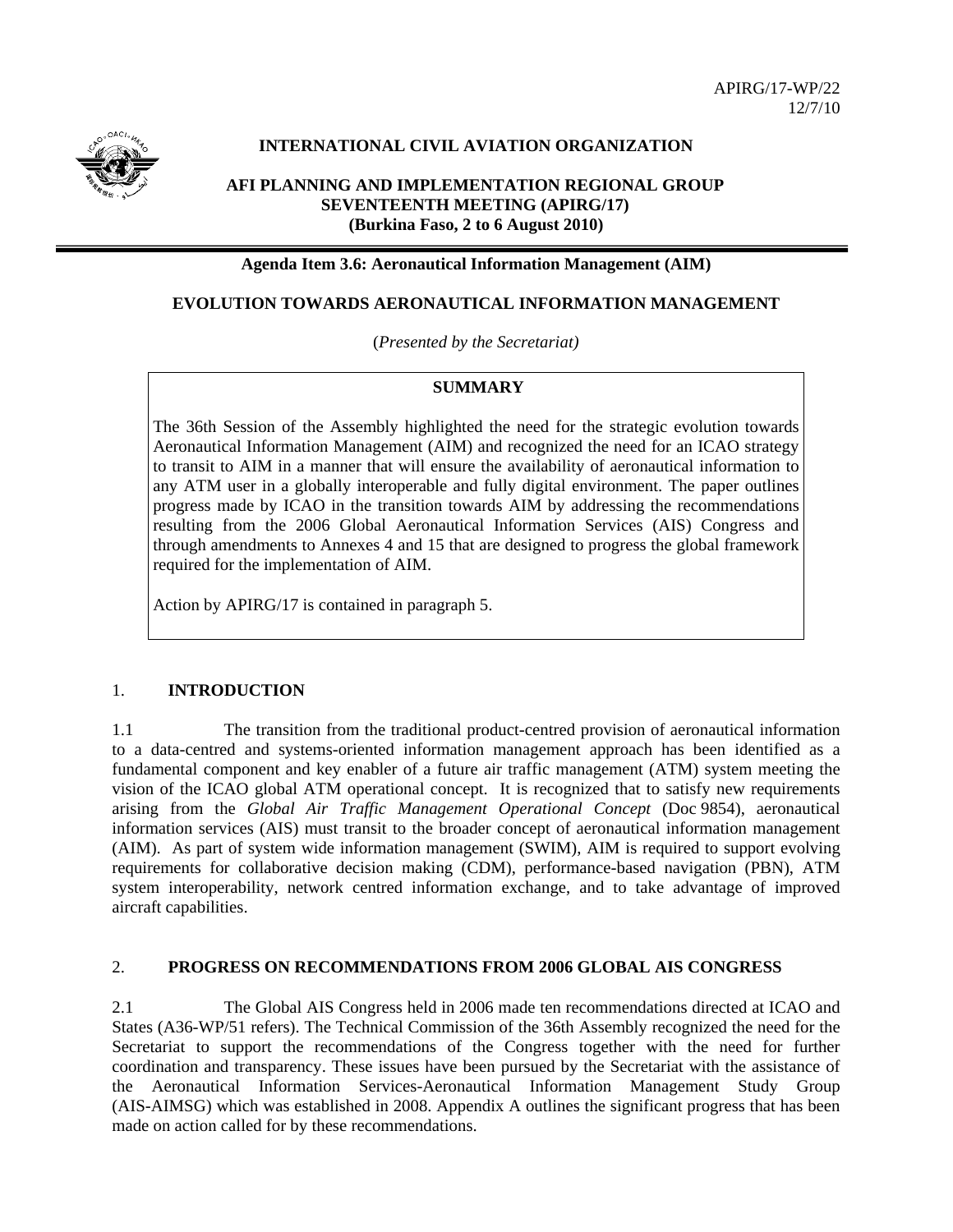# 3. **CHANGES TO ICAO PROVISIONS**

3.1 The ICAO Council adopted Amendments 56 and 36 to Annexes 4 and 15, respectively, *(State letters AN 9/1-10/19 and AN 2/2-10-18, refer)*. The Amendments conform with the *Roadmap for the Transition from AIS to AIM (Appendix A, Recommendation 2 refers)* and contribute to a basis for AIM through:

- b) further provisions for quality management; to assist implementation, a new QMS Manual under development, expected availability in 2011;
- c) enabling clauses for the use of digital data exchange; to assist implementation, guidance under development, expected availability in 2010;
- d) revised provisions related to the automated pre-flight briefing;
- e) an improved NOTAM format;
- f) an amendment to strengthen aeronautical information regulation and control (AIRAC) adherence, particularly where information is provided in electronic form;
- g) new provisions for the eAIP; to assist implementation, guidance under development for inclusion in the *Aeronautical Information Services Manual.* (Doc 8126), expected availability in 2010; and
- h) provisions related to the use of the Internet for the provision of aeronautical information.

# 4. **SUMMARY**

4.1 The road from AIS to AIM is challenging in a globally harmonized context. Nevertheless, progress is being made and the challenges to transition to AIM are not seen as insurmountable. The evolution and implementation of AIM strategies, systems, and capabilities is a critical foundation for the development of a globally harmonized and interoperable ATM system. ICAO has assigned priority to this work and is committed to maintaining a leading role in this important transition.

# 5. **ACTION BY APIRG/17**

- 5.1 The meeting is invited to:
	- a) note the global developments in the field of Aeronautical Information Management and

take these developments into account in defining the regional strategy/work programme.

— — — — — — — —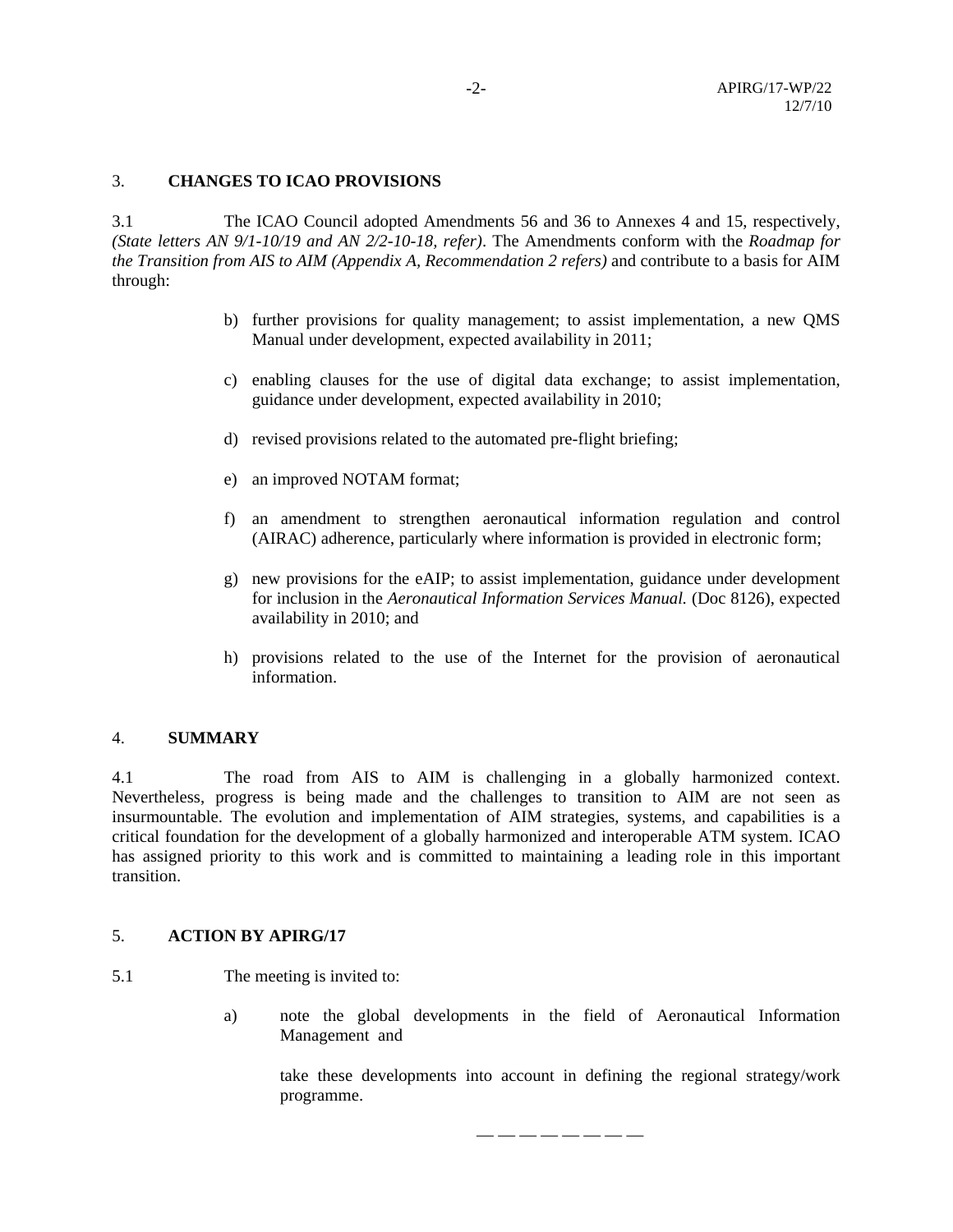# **PROGRESS ON RECOMMENDATIONS FROM 2006 GLOBAL AIS CONGRESS**

The Global AIS Congress held in 2006 made ten recommendations directed at ICAO and States to aid in the development of the AIM concept and the subsequent implementation of change.

#### **Recommendation 1**

*ICAO should adopt the AICM/AIXM as the standard aeronautical information conceptual model and the standard aeronautical information exchange model; and develop appropriate means of compliance and global mechanisms to manage and develop the AICM/AIXM.* 

Amendment 36 to Annex 15 — *Aeronautical Information Services* includes a provision enabling digital data exchange. Guidance material based on the aeronautical information conceptual model (AICM) and the aeronautical information exchange model (AIXM) is being developed for inclusion in the *Aeronautical Information Services Manual* (Doc 8126).

#### **Recommendation 2**

*ICAO should evolve the AIM Concept and associated performance requirements and develop a road map to plan, manage and facilitate, on a worldwide basis, the transition from AIS to AIM.* 

*The Roadmap for the Transition from AIS to AIM* has been developed by the Secretariat with the assistance of the AIS-AIMSG. It addresses in greater detail, the direction given in the *Global Air Navigation Plan* (Doc 9750) for the transition from AIS to AIM. Further work on the evolving AIM concept is being undertaken.

# **Recommendation 3**

*ICAO should initiate an urgent review of Annex 4 and Annex 15 in accordance with the recommendation of the 11th Air Navigation Conference.* 

ICAO has developed provisions for Annex 15 enabling digital data exchange, electronic aeronautical information publications (eAIP), and electronic terrain and obstacle data (eTOD). ICAO is working on an update of provisions relating to electronic chart display in Annex 4.

# **Recommendation 4**

*ICAO should incorporate transition activities into the Global Air Navigation Plan in order to ensure broad-based development of AIS/AIM capabilities across all ICAO Regions.* 

The Global Air Navigation Plan has been amended to incorporate a global plan initiative (GPI) relating to the provision of aeronautical information and the development of AIM capabilities.

#### **Recommendation 5**

*ICAO should, as a matter of urgency, address the legal and institutional issues, including those associated with an expansion of service from AIS to AIM that could constrain the adoption and implementation of AIM.* 

ICAO held the Worldwide Symposium on Enabling the Net Centric Information Environment from 2 to 4 June 2008. The objective of the Symposium was to address the institutional and legal issues encompassing organizational, financial and intellectual property aspects associated with SWIM. It has been noted that many of the issues, particularly with respect to copyright and